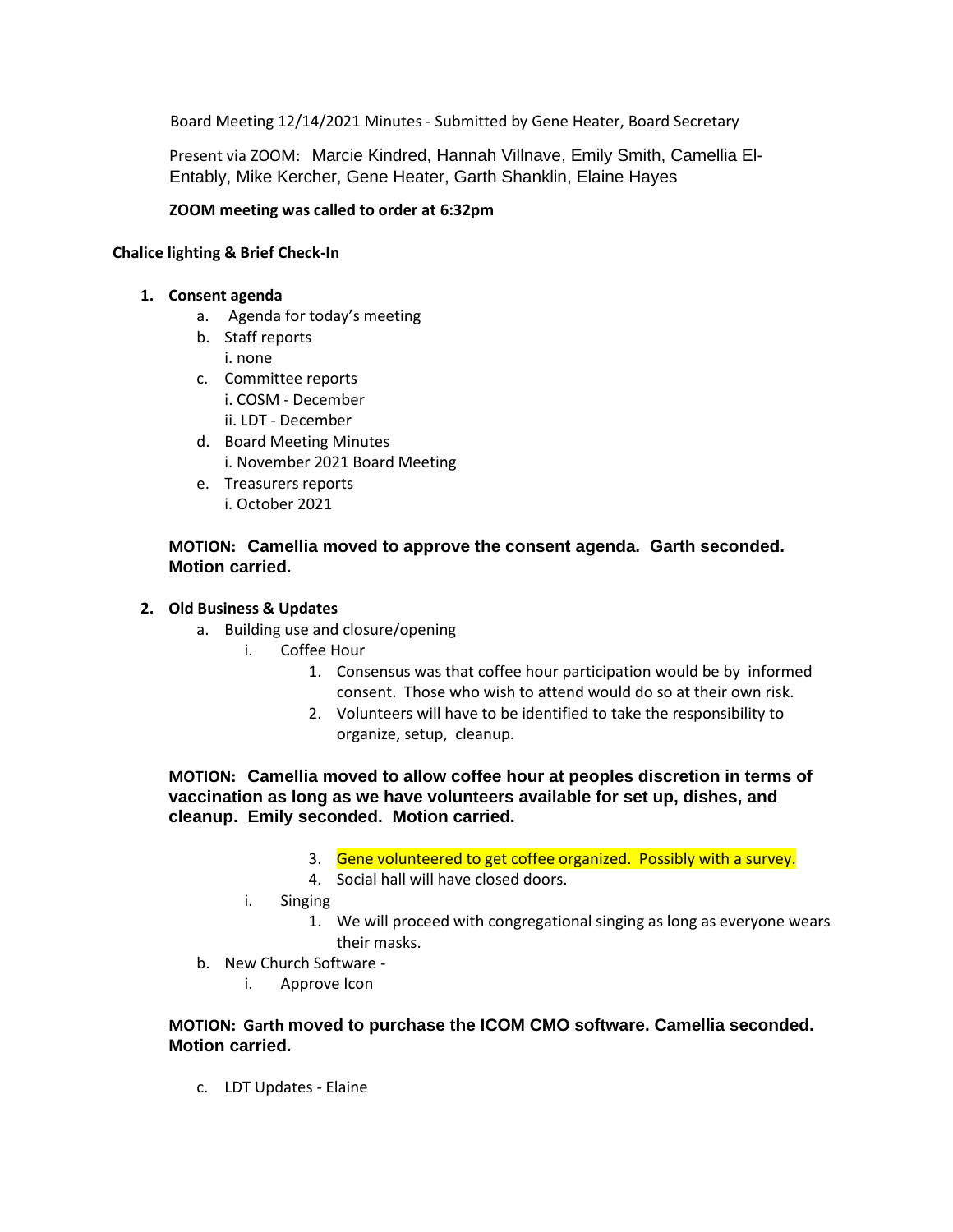- i. Thoughts about a bonfire were discussed possibly at Randy Bruns's
- ii. Indoor ideas were a fun art night
- d. Service Auction
	- i. Marcie Linde should have help
	- ii. Board should provide guidance
	- iii. Should be it in person, or online only
	- iv. Online silent auction
	- v. Use the simplest method
	- vi. Camillia will talk with Marcie and ask for her opinion and give feedback from board
	- vii. Mike will speak to Joe Corrigan
- e. COSM Updates Marcie
	- i. Family promise is buying a house
	- ii. Hannah will be talking with Lauren about FD
- f. Faith Development
	- i. Workshops January Workshop?
		- 1. Monthly Craft/FD
			- a. Ask Mark to formally be part of FD Hannah will reach out to **Mark**
	- ii. Nursery
		- 1. Speaker & Monitor Mike
			- a. Using Zoom on tablet
			- b. Attach tablet to TY in nursery
			- c. Expand Wireless network
				- i. Gene and Mike will discuss offline
		- 2. Staffing
			- a. Insurance update in January **Emily to meet with Insurance** Rep
				- i. Marcie will add to yearly to do list
			- b. Submit teens background check
				- i. Teens need to submit information to Hannah
- g. DFD Position none
	- i. C&B waiting on updated UUA guidelines
- h. Finance
	- i. Steve Furtney, Mike Shonsey, and Sharon Kelsey working on Financial Review. 98% Complete!
	- ii. Stewardship goal \$175,000
- i. Living Generously
	- i. IT IS US!
	- ii. Hannah will check to see if she has an editable version of the pamphlet iii. Emily will update the letter with Camellia's help
	- iv. Sharon Kelsey and Mike Lammers have helped in the past.
	- v. Packets will mail last week of February or first week of March
- j. Ministerial Search
	- i. Credit or Debit card?
	- ii. Should be in Policy.